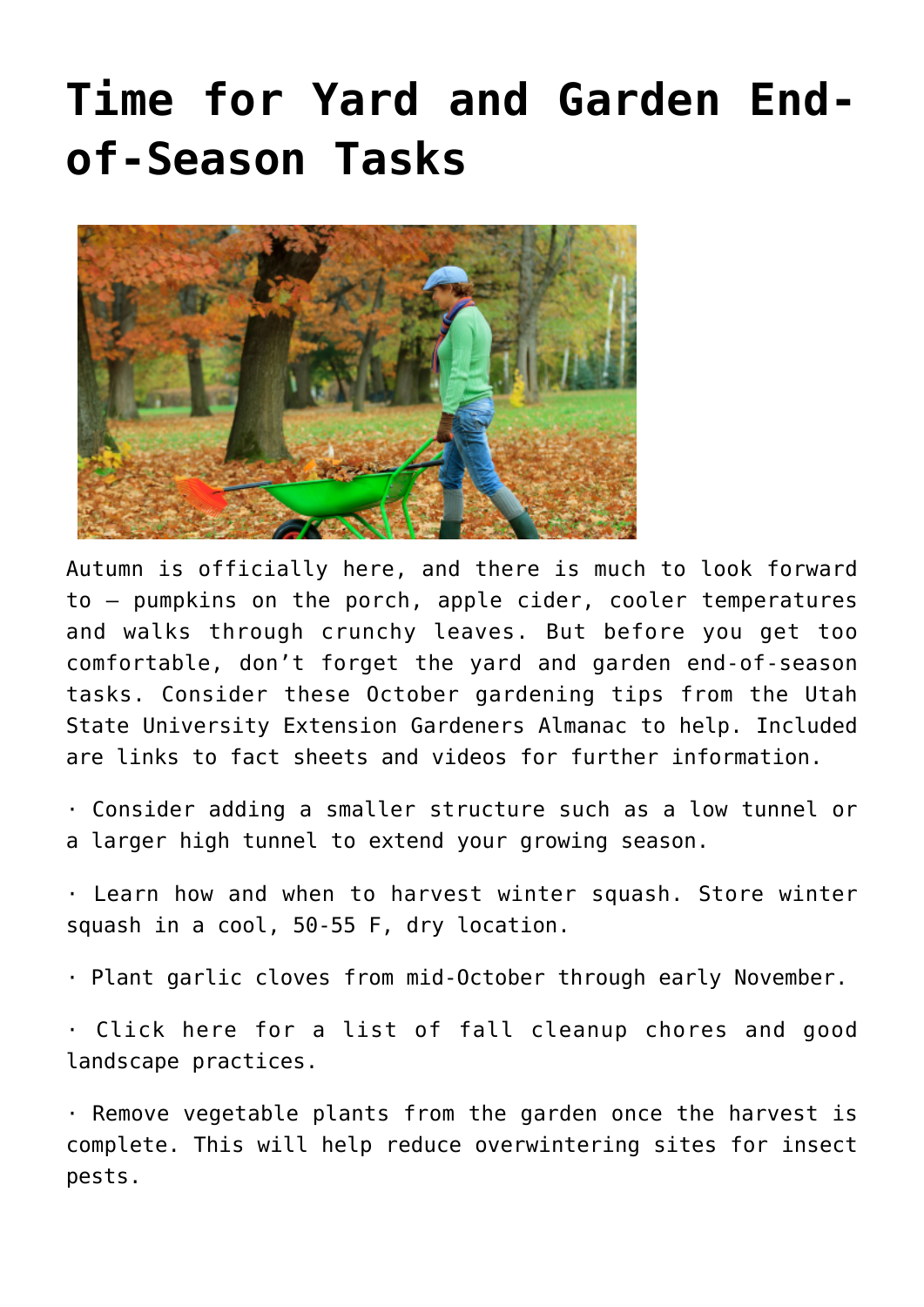· Protect [tomatoes](http://digitalcommons.usu.edu/cgi/viewcontent.cgi?article=1237&context=extension_curall) from early frost by covering the plants with a blanket or tarp.

· Overwinter [carrots](http://digitalcommons.usu.edu/cgi/viewcontent.cgi?article=1290&context=extension_curall), [beets](http://digitalcommons.usu.edu/cgi/viewcontent.cgi?article=1289&context=extension_curall) and [parsnips](http://digitalcommons.usu.edu/cgi/viewcontent.cgi?article=1288&context=extension_curall) in the ground by placing mulch over them. This prevents the ground from freezing.

· Rototill leaves, [compost](http://digitalcommons.usu.edu/cgi/viewcontent.cgi?article=1957&context=extension_curall) and/or manure into the vegetable garden to enhance the soil microbe activity.

· Limit rose pruning to heading back excessively long canes. This will help prevent damage from heavy snow loads.

· Cut back ornamental grasses in snow-prone areas once the foliage has died down; otherwise, leave them until spring and enjoy the vertical accent during winter.

· Plant spring-blooming bulbs through early November.

· Consider [planting trees and shrubs](https://digitalcommons.usu.edu/cgi/viewcontent.cgi?article=2212&context=extension_curall) in the fall to enhance root establishment.

· Dig tender perennials such as gladiolas, dahlias, begonias and canna lilies after the foliage has died down and store them in a cool, 45-50 F, dry location.

· [Protect trunks](http://digitalcommons.usu.edu/cgi/viewcontent.cgi?article=2089&context=extension_curall) of young trees from winter cracking by wrapping them with a white reflective tree wrap.

· Dig and remove annual flowers.

· Plant cold-hardy annuals such as pansies, primrose, [kale](http://digitalcommons.usu.edu/cgi/viewcontent.cgi?article=1274&context=extension_curall) and ornamental cabbage.

· [Prune out](http://digitalcommons.usu.edu/cgi/viewcontent.cgi?article=1724&context=extension_histall) (to the ground) raspberry canes that have fruited.

· Fall is the best time to control tough perennial weeds such as field bindweed (morning glory). [Click here](http://digitalcommons.usu.edu/cgi/viewcontent.cgi?article=1829&context=extension_curall) for a list of weed control options.

 $\cdot$  The last lawn mowing of the season should be 1-1  $\frac{1}{2}$  inches